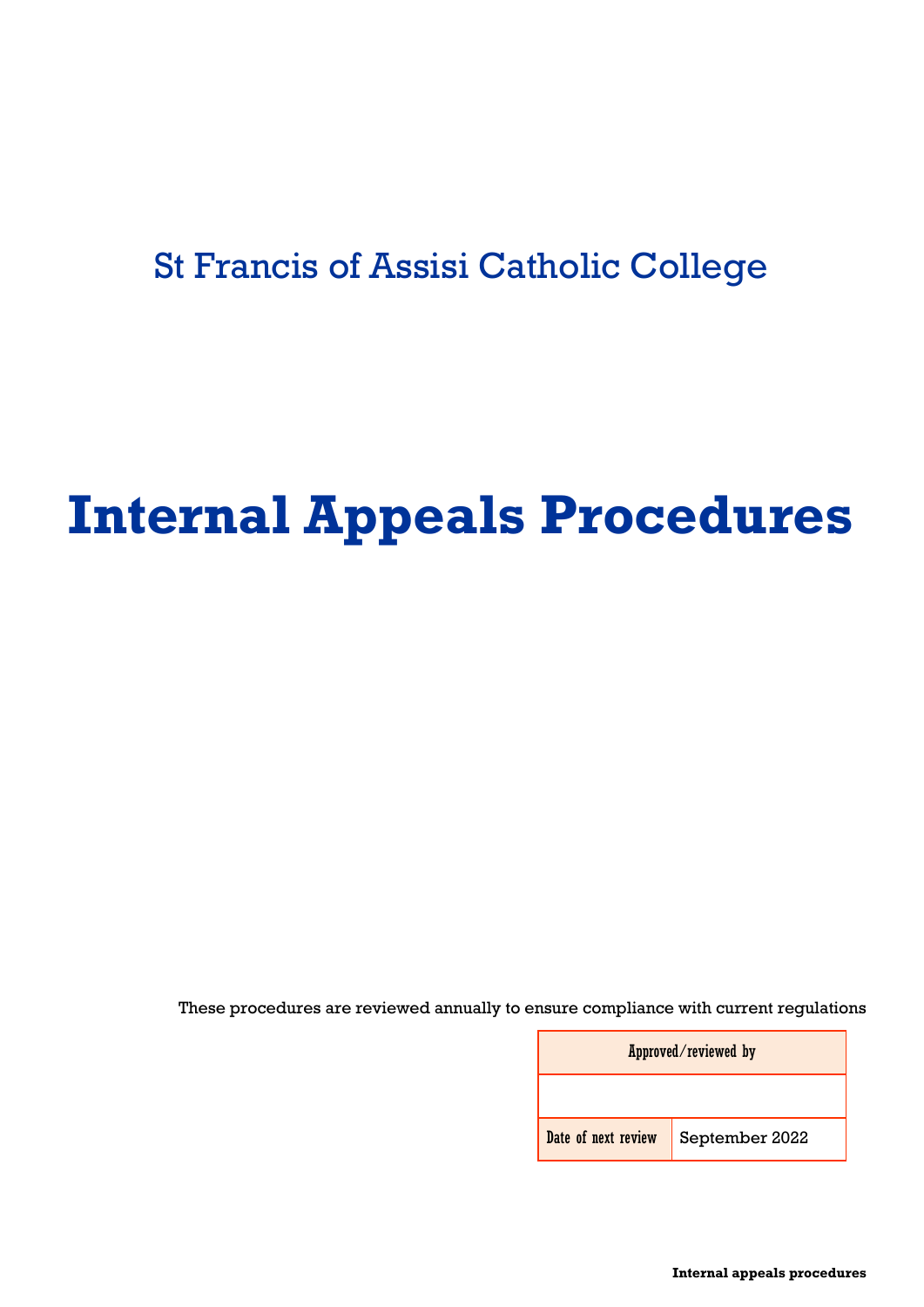# **Contents**

| 2. Appeals against the centre's decision not to support a clerical check, a review of marking, a review |  |
|---------------------------------------------------------------------------------------------------------|--|
|                                                                                                         |  |
|                                                                                                         |  |
|                                                                                                         |  |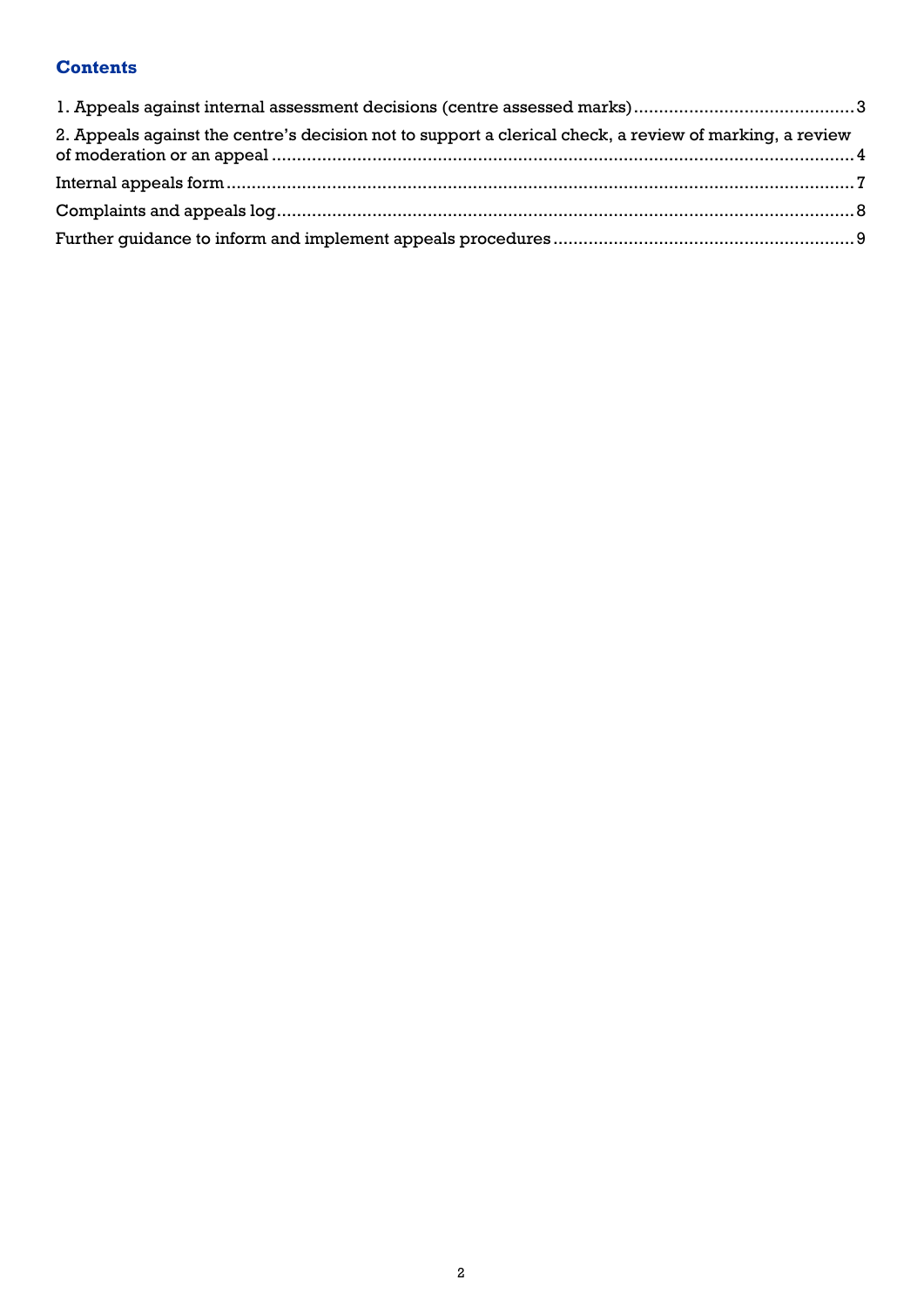# <span id="page-2-0"></span>**1. Appeals against internal assessment decisions (centre assessed marks)**

This procedure confirms St Francis of Assisi Catholic College's compliance with JCQ's General Regulations for Approved Centres that the centre will:

- *have in place and be available for inspection purposes, a written internal appeals procedure relating to internal assessment decisions and to ensure that details of this procedure are communicated, made widely available and accessible to all candidates*
- *before submitting marks to the awarding body inform candidates of their centre assessed marks and allow a candidate to request a review of the centre's marking*

Certain components of GCSE, GCE and other qualifications that contribute to the final grade of the qualification are internally assessed (marked) by the centre. The marks awarded (the internal assessment decisions) are then submitted by the deadline set by the awarding body for external moderation.

St Francis of Assisi Catholic College is committed to ensuring that whenever its staff mark candidates' work this is done fairly, consistently and in accordance with the awarding body's specification and subject-specific associated documents.

St Francis of Assisi Catholic College ensures that all centre staff follow a robust *Non-examination assessment policy*. This policy details all procedures relating to non-examination assessments for GCE, GCSE, L3 Diploma, BTEC and Project qualifications, including the marking and quality assurance processes which relevant teaching staff are required to follow.

Candidates' work will be marked by staff who have appropriate knowledge, understanding and skill, and who have been trained in this activity. St Francis of Assisi Catholic College is committed to ensuring that work produced by candidates is authenticated in line with the requirements of the awarding body. Where a number of subject teachers are involved in marking candidates' work, internal moderation and standardisation will ensure consistency of marking.

On being informed of their centre assessed marks, if a candidate believes that the above procedures were not followed in relation to the marking of his/her work, or that the assessor has not properly applied the mark scheme to his/her marking, then he/she may make use of the appeals procedure below to consider whether to request a review of the centre's marking.

### Appeals Procedure

St Francis of Assisi Catholic College will

- 1. ensure that candidates are informed of their centre assessed marks prior to the exam board deadline for submitting marks so that they may request a review of the centre's marking before marks are submitted to the awarding body.
- 2. inform candidates that they may request copies of materials to assist them in considering whether to request a review of the centre's marking of the assessment.
- 3. having received a request for copies of materials, promptly make them available to the candidate within 3 working days.
- 4. provide candidates with 2 working days in order to allow them to review copies of materials and reach a decision.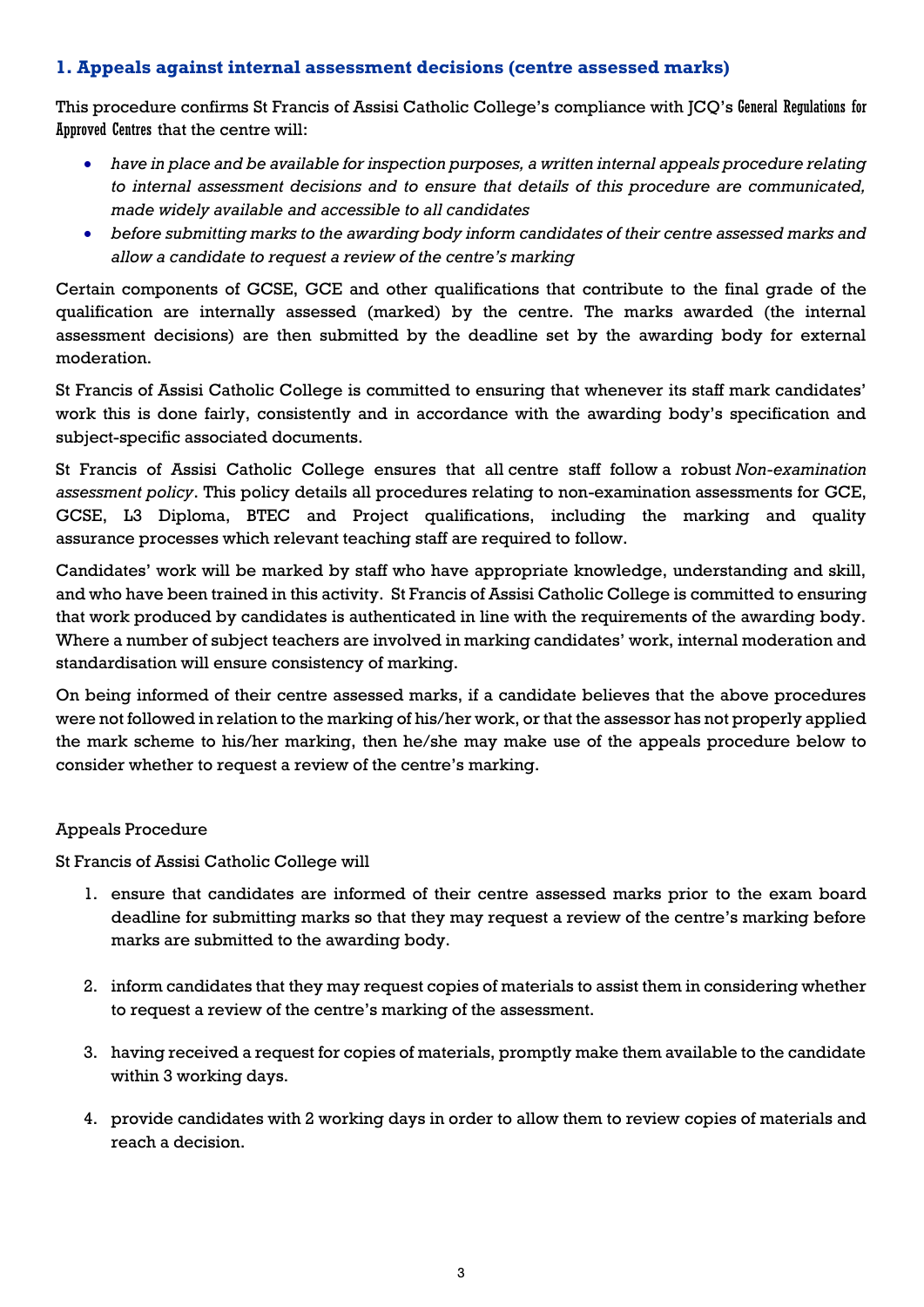- 5. provide a clear deadline for candidates to submit a request for a review of the centre's marking. Requests will not be accepted after this deadline. Requests must be made in writing by completing the **internal appeals form**.
- 6. allow sufficient time for the review to be carried out, to make any necessary changes to marks and to inform the candidate of the outcome, all before the awarding body's deadline.
- 7. ensure that the review of marking is carried out by an assessor who has appropriate competence, has had no previous involvement in the assessment of that candidate and has no personal interest in the review.
- 8. instruct the reviewer to ensure that the candidate's mark is consistent with the standard set by the centre.
- 9. inform the candidate in writing of the outcome of the review of the centre's marking.

The outcome of the review of the centre's marking will be made known to the head of centre. A written record of the review will be kept and made available to the awarding body upon request.

The moderation process carried out by the awarding bodies may result in a mark change, either upwards or downwards, even after an internal review. The internal review process is in place to ensure consistency of marking within the centre, whereas moderation by the awarding body ensures that centre marking is line with national standards. The mark submitted to the awarding body is subject to change and should therefore be considered provisional.

# <span id="page-3-0"></span>**2. Appeals against the centre's decision not to support a clerical check, a review of marking, a review of moderation or an appeal following results**

This procedure confirms St Francis of Assisi Catholic College's compliance with JCQ's General Regulations for Approved Centres that the centre will:

• *have available for inspection purposes and draw to the attention of candidates and their parents/carers, a written internal appeals procedure to manage disputes when a candidate disagrees with a centre decision not to support a clerical re-check, a review of marking, a review of moderation or an appeal*

Following the issue of results, awarding bodies make post-results services available. Full details of these services, internal deadlines for requesting a service and fees charged are provided by the exams officer when results are issued.

Candidates are also informed of the arrangements for post-results services **before** they sit any exams and the accessibility of senior members of centre staff immediately after the publication of results during Exam briefing assemblies.

If the centre or a candidate (or his/her parent/carer) has a concern and believes a result may not be accurate, post-results services may be considered.

The JCQ post-results services currently available are detailed below.

### **Reviews of Results** (RoRs):

- Service 1 (Clerical re-check) -This is the only service that can be requested for objective tests (multiple choice tests)
- Service 2 (Review of marking)- This is **not** a remark but a check to ensure that the mark scheme has been applied correctly, marks will only be changed if an error is found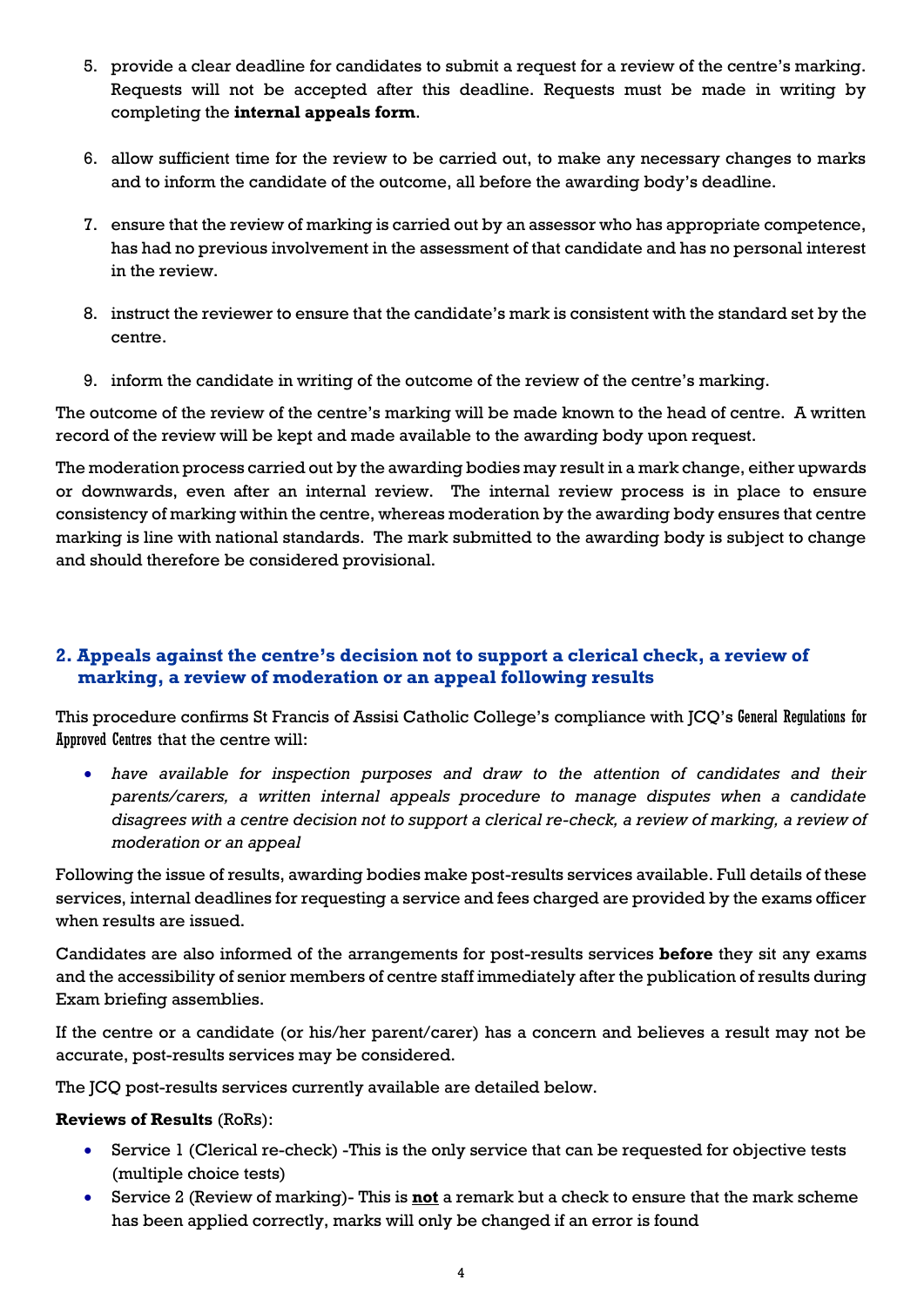- Priority Service 2 (Review of marking) This service is only available for externally assessed components of GCE A-level specifications (an individual awarding body may also offer this priority service for other qualifications)
- Service 3 (Review of moderation) This service is not available to an individual candidate

**Access to Scripts** (ATS):

- Copies of scripts to support reviews of marking
- copies of scripts to support teaching and learning

Where a concern is expressed that a particular result may not be accurate, the centre will look at the marks awarded for each component part of the qualification alongside any mark schemes, relevant result reports, grade boundary information etc. when made available by the awarding body to determine if the centre supports any concerns.

For written components that contributed to the final result, the centre will:

- 1. Where a place a university or college is at risk, consider supporting a request for a Priority Service 2 review of marking
- 2. In all other instances, consider accessing the script by:
	- a) (where available) requesting a priority copy of the candidate's script to support a review of marking by the awarding body deadline or
	- b) (where available) viewing the candidate's marked script online to consider if requesting a review of marking is appropriate
- 3. Collect informed written consent/permission from the candidate to access his/her script
- 4. On access to the script, consider if it is felt that the agreed mark scheme has been applied correctly in the original marking and if the centre considers there are any errors in the marking
- 5. Support a request for the appropriate Review of Results service (clerical re-check or review of marking) if any error is identified
- 6. Collect informed written consent from the candidate to request the Review of Results service before the request is submitted
- 7. Where relevant, advise an affected candidate to inform any third party (such as a university or college) that a review of marking has been submitted to an awarding body]

Written candidate consent (informed consent via candidate email is acceptable) is required in all cases before a request for a Review of Results service 1 or 2 (including priority service 2) is submitted to the awarding body.

Consent is required to confirm the candidate understands that the final subject grade and/or mark awarded following a clerical re-check or a review of marking, and any subsequent appeal, may be lower than, higher than, or the same as the result which was originally awarded.

Candidate consent must only be collected after the publication of results.

For any moderated components that contributed to the final result, the centre will:

- Confirm that a review of moderation cannot be undertaken on the work of an individual candidate or the work of candidates not in the original sample submitted for moderation
- Consult the moderator's report/feedback to identify any issues raised
- Determine if the centre's internally assessed marks have been accepted without change by the awarding body – if this is the case, a Review of Results service 3 (Review of moderation) will not be available
- Determine if there are any grounds to submit a request for a review of moderation for the work of candidates in the original sample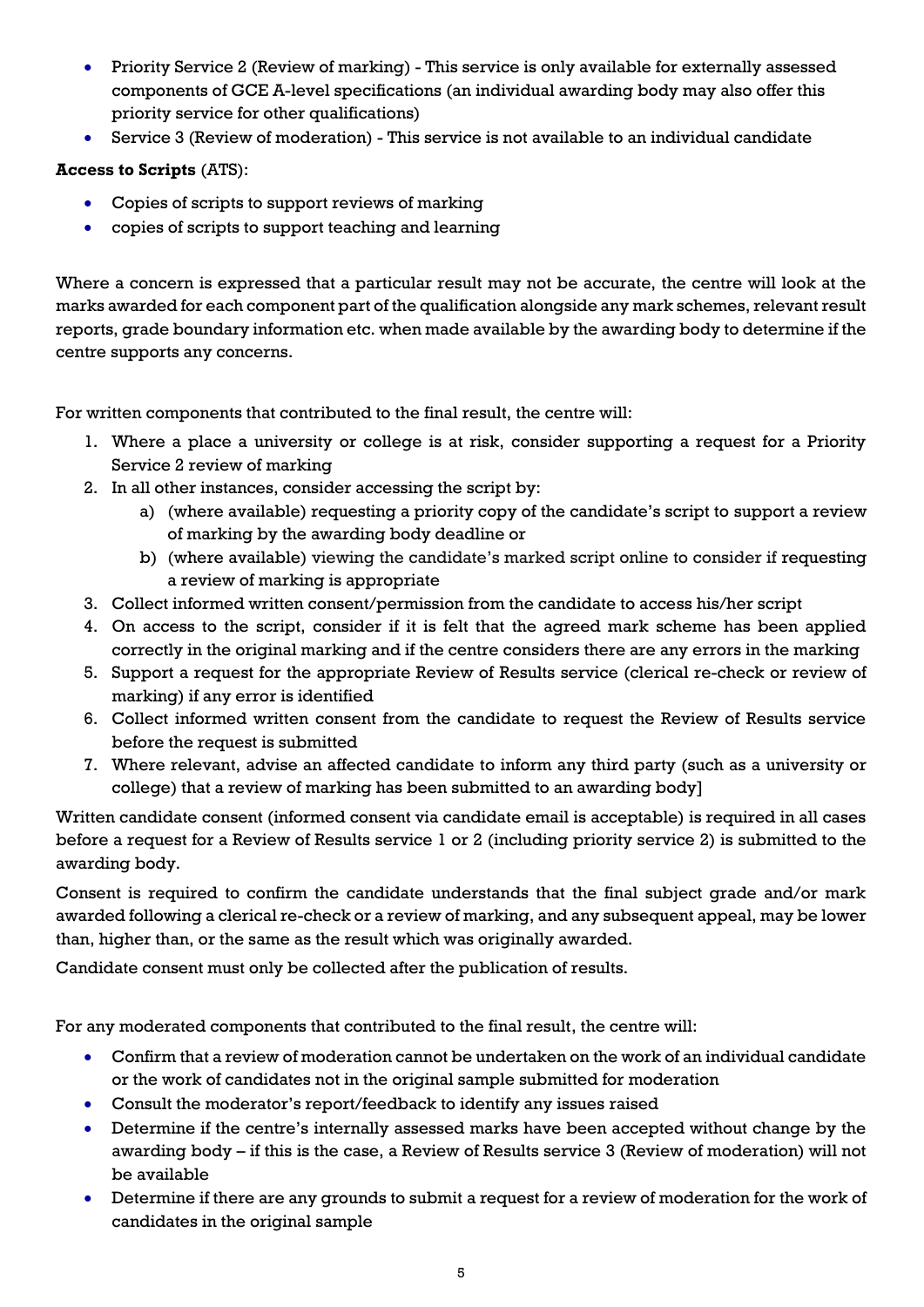Where a candidate disagrees with a centre decision not to support a clerical re-check, a review of marking or a review of moderation, the centre will:

- For a review of marking (RoR priority service 2), advise the candidate he/she may request the review by providing informed written consent (and the required fee) for this service to the centre by the deadline set by the centre
- For a review of marking (RoR service 1 or 2), first advise the candidate to access his/her script to support a review of marking by providing written permission for the centre to access the script (and any required fee) for this service to the centre to submit this request
- After accessing the script to consider the marking, inform the candidate that if a request for a review of marking (RoR service 1 or 2) is required, this must be submitted by the deadline set by the centre by providing informed written consent (and the required fee) for this service to the centre to submit this request
- Inform the candidate that a review of moderation (RoR service 3) cannot be requested for the work of an individual candidate or the work of a candidate not in the original sample]

If the candidate (or his/her parent/carer) believes there are grounds to appeal against the centre's decision not to support a review of results, an internal appeal can be submitted to the centre by completing the internal appeals form at least 5 working days prior to the internal deadline for submitting a request for a review of results.

The appellant will be informed of the outcome of his/her appeal before the internal deadline for submitting a RoR.

Following the RoR outcome, an external appeals process is available if the head of centre remains dissatisfied with the outcome and believes there are grounds for appeal. The JCQ publications **Post-Results Services** and **JCQ Appeals Booklet** (A guide to the awarding bodies' appeals processes) will be consulted to determine the acceptable grounds for a preliminary appeal.

Where the head of centre is satisfied after receiving the RoR outcome, but the candidate (or his/her parent/carer) believes there are grounds for a preliminary appeal to the awarding body, a further internal appeal may be made to the head of centre.

Following this, the head of centre's decision as to whether to proceed with a preliminary appeal will be based upon the acceptable grounds as detailed in the **JCQ Appeals Booklet**.

# **Candidates or parents/carers are not permitted to make direct representations to an awarding body.**

The **internal appeals form** should be completed and submitted to the centre within 3 working days of the notification of the outcome of the RoR. Subject to the head of centre's decision, this will allow the centre to process the preliminary appeal and submit to the awarding body within the required **30 calendar days** of receiving the outcome of the review of results process. Awarding body fees which may be charged for the preliminary appeal must be paid to the centre by the appellant before the preliminary appeal is submitted to the awarding body (fees are available from the exams officer). If the appeal is upheld by the awarding body, this fee will be refunded by the awarding body and repaid to the appellant by the centre.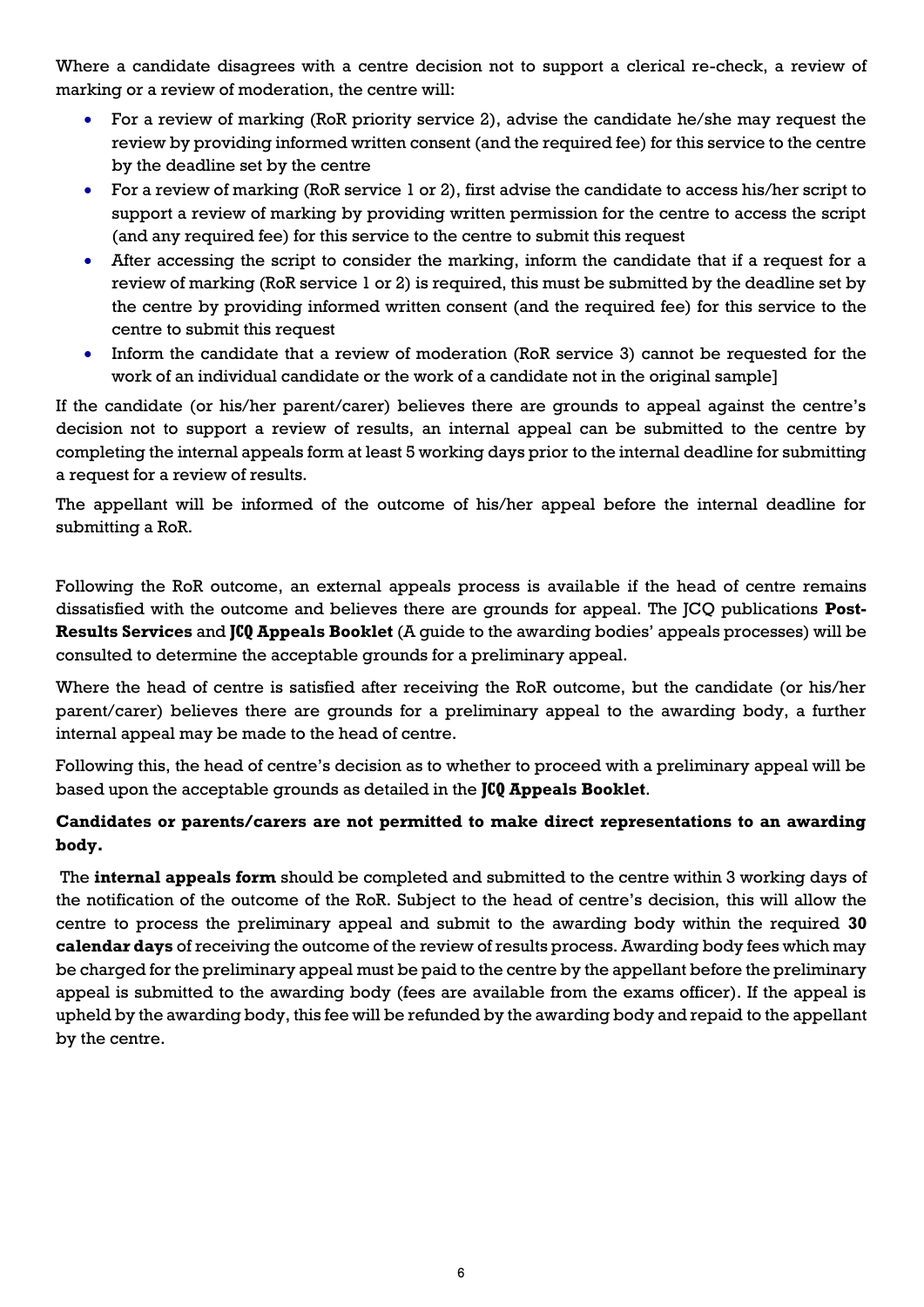7

# **St Francis of Assisi Catholic College**

# <span id="page-6-0"></span>**Internal appeals form**

Please tick box to indicate the nature of your appeal and complete all white boxes on the form below

- $\Box$  Appeal against an internal assessment decision and/or request for a review of marking
- $\Box$  Appeal against the centre's decision not to support a clerical check, a review of marking, a review of moderation or an appeal

| Name of appellant    | <b>Candidate name</b><br>if different to appellant |  |
|----------------------|----------------------------------------------------|--|
| <b>Awarding body</b> | Exam paper code                                    |  |
| <b>Subject</b>       | Exam paper title                                   |  |

**Please state the grounds for your appeal below**

*(If applicable, tick below)*

 $\Box$  Where my appeal is against an internal assessment decision I wish to request a review of the centre's marking

*If necessary, continue on an additional page if this form is being completed electronically or overleaf if hard copy being completed*

Appellant signature: Date of signature:

**This form must be signed, dated and returned to the exams officer on behalf of the head of centre to the timescale indicated in the relevant appeals procedure**

Date received

Reference No.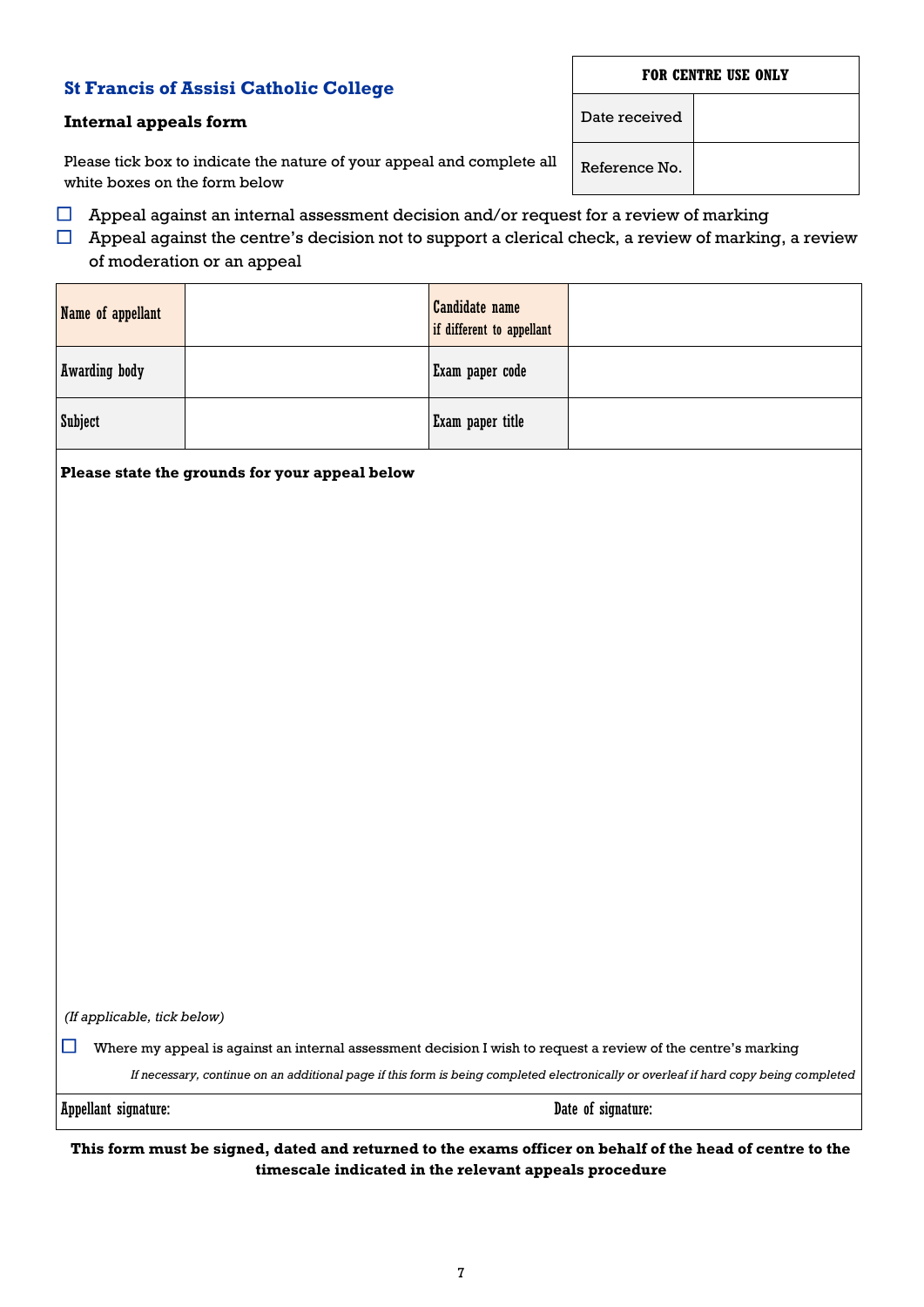# **St Francis of Assisi Catholic College**

# <span id="page-7-0"></span>**Complaints and appeals log**

On receipt, all complaints/appeals are assigned a reference number and logged. Outcome and outcome date is also recorded.

The outcome of any review of the centre's marking will be made known to the head of centre. [Insert your centre's process to confirm how a written record of the review will be kept (as example… A written record of the review will be kept and logged as an appeal, so information can be easily made available to an awarding body upon request.]

| Ref No. | Date received | <b>Complaint or Appeal</b> | <b>Outcome</b> | Outcome date |
|---------|---------------|----------------------------|----------------|--------------|
|         |               |                            |                |              |
|         |               |                            |                |              |
|         |               |                            |                |              |
|         |               |                            |                |              |
|         |               |                            |                |              |
|         |               |                            |                |              |
|         |               |                            |                |              |
|         |               |                            |                |              |
|         |               |                            |                |              |
|         |               |                            |                |              |
|         |               |                            |                |              |
|         |               |                            |                |              |
|         |               |                            |                |              |
|         |               |                            |                |              |
|         |               |                            |                |              |
|         |               |                            |                |              |
|         |               |                            |                |              |
|         |               |                            |                |              |
|         |               |                            |                |              |
|         |               |                            |                |              |
|         |               |                            |                |              |
|         |               |                            |                |              |